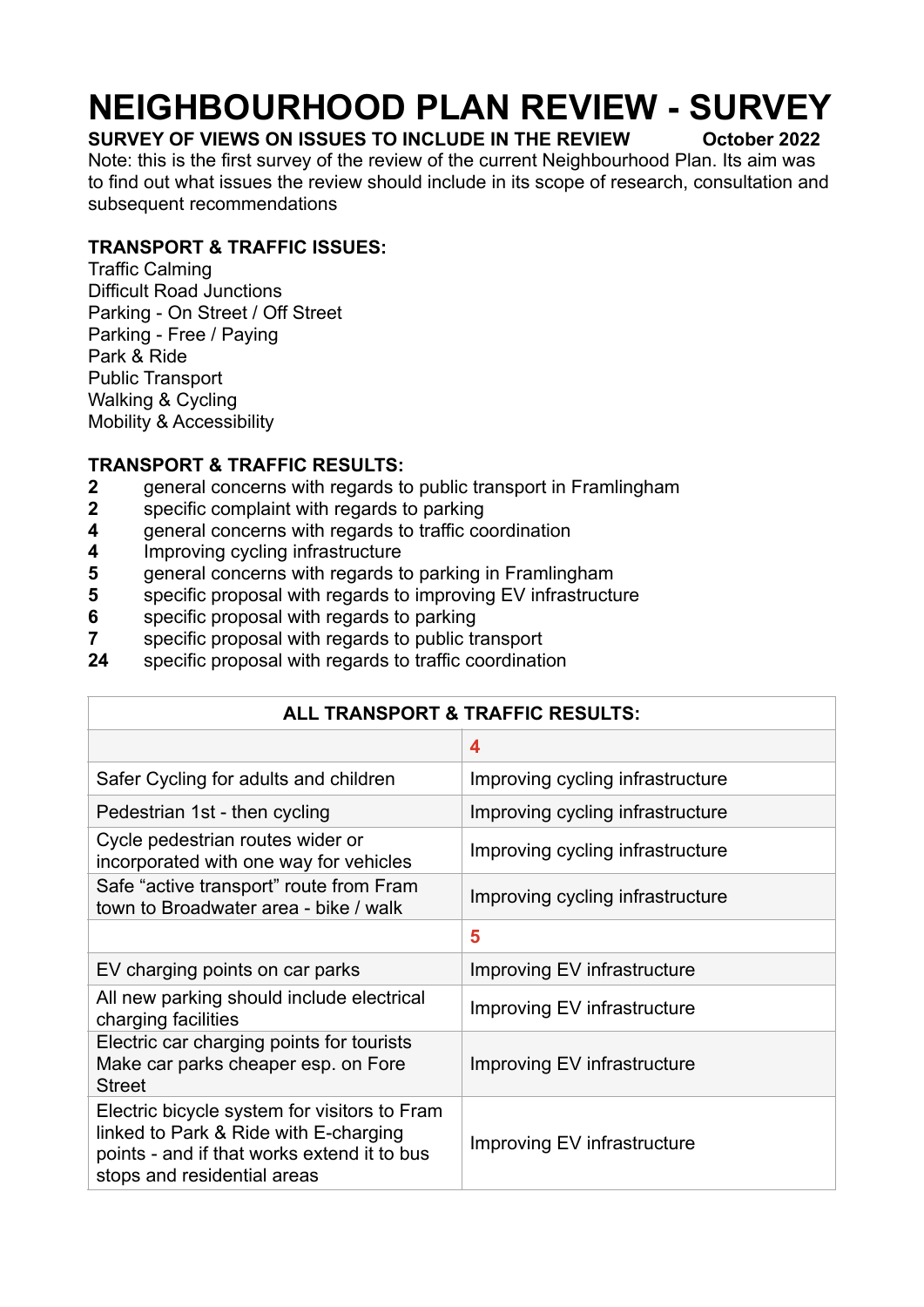| Explore possibility of publicly owned<br>(electric) cars                                                                                                                                               | Improving EV infrastructure                                                                    |
|--------------------------------------------------------------------------------------------------------------------------------------------------------------------------------------------------------|------------------------------------------------------------------------------------------------|
|                                                                                                                                                                                                        | 5                                                                                              |
| How to stop people concreting over their<br>front gardens for more car parking                                                                                                                         | General concerns with regards to parking<br>in Framlingham                                     |
| We have to protect the town centre which<br>is beginning to become impossible to<br>access due to lack of parking and constant<br>traffic                                                              | General concerns with regards to parking<br>in Framlingham                                     |
| Parking is a nightmare!                                                                                                                                                                                | General concerns with regards to parking<br>in Framlingham                                     |
| We need a lot more parking                                                                                                                                                                             | General concerns with regards to parking<br>in Framlingham                                     |
| more parking spaces for tourists                                                                                                                                                                       | General concerns with regards to parking<br>in Framlingham                                     |
|                                                                                                                                                                                                        | $\overline{2}$                                                                                 |
| Cars parked on main road - Well Close<br>Square - cause congestion at rush hours<br>and hence pollution from static vehicles<br>with engines running in either direction                               | spec. complaint with regards to parking<br>(Well Close Square)                                 |
| Stop parking on main through roads<br>(Station Road, College Road), will need a<br>bypass soon                                                                                                         | spec. complaint with regards to parking<br>(Station Road, College Road)                        |
|                                                                                                                                                                                                        | 6                                                                                              |
| Future housing must provide roads and<br>parking which do not impact on others                                                                                                                         | spec. proposal with regards to parking<br>(future housing and parking)                         |
| Stop all day parking on Market Hill as<br>people park and work all day - not fair for<br>folk who need quick visit to bank ATM or<br>Chemist                                                           | spec. proposal with regards to parking<br>(Market Hill parking)                                |
|                                                                                                                                                                                                        | <b>Town Centre</b>                                                                             |
| Resident permits are essential for<br>residents in central Fram - probably mostly<br>retired people                                                                                                    | spec. proposal with regards to parking<br>(Framlingham Centre parking)                         |
| free parking for all central area residents,<br>esp. retirees                                                                                                                                          | spec. proposal with regards to parking<br>(free Framlingham Centre parking)                    |
| Consider the old Potters site for a car park<br>and a possible leisure facility                                                                                                                        | spec. proposal with regards to parking<br>(creating new parking spaces on old<br>Potters site) |
| The footpath access from Elm St car park,<br>and the car park itself, should be improved<br>so it becomes a main town car park<br>instead of Market Hill. It would also<br>improve the housing estate. | spec. proposal with regards to parking<br>(Elm St. car park, improving infrastructure)         |
|                                                                                                                                                                                                        | $\overline{2}$                                                                                 |
| Public transport - no speeding routes -<br>takes too many stops and too much time to<br>get anywhere                                                                                                   | General concerns with regards to public<br>transport in Framlingham                            |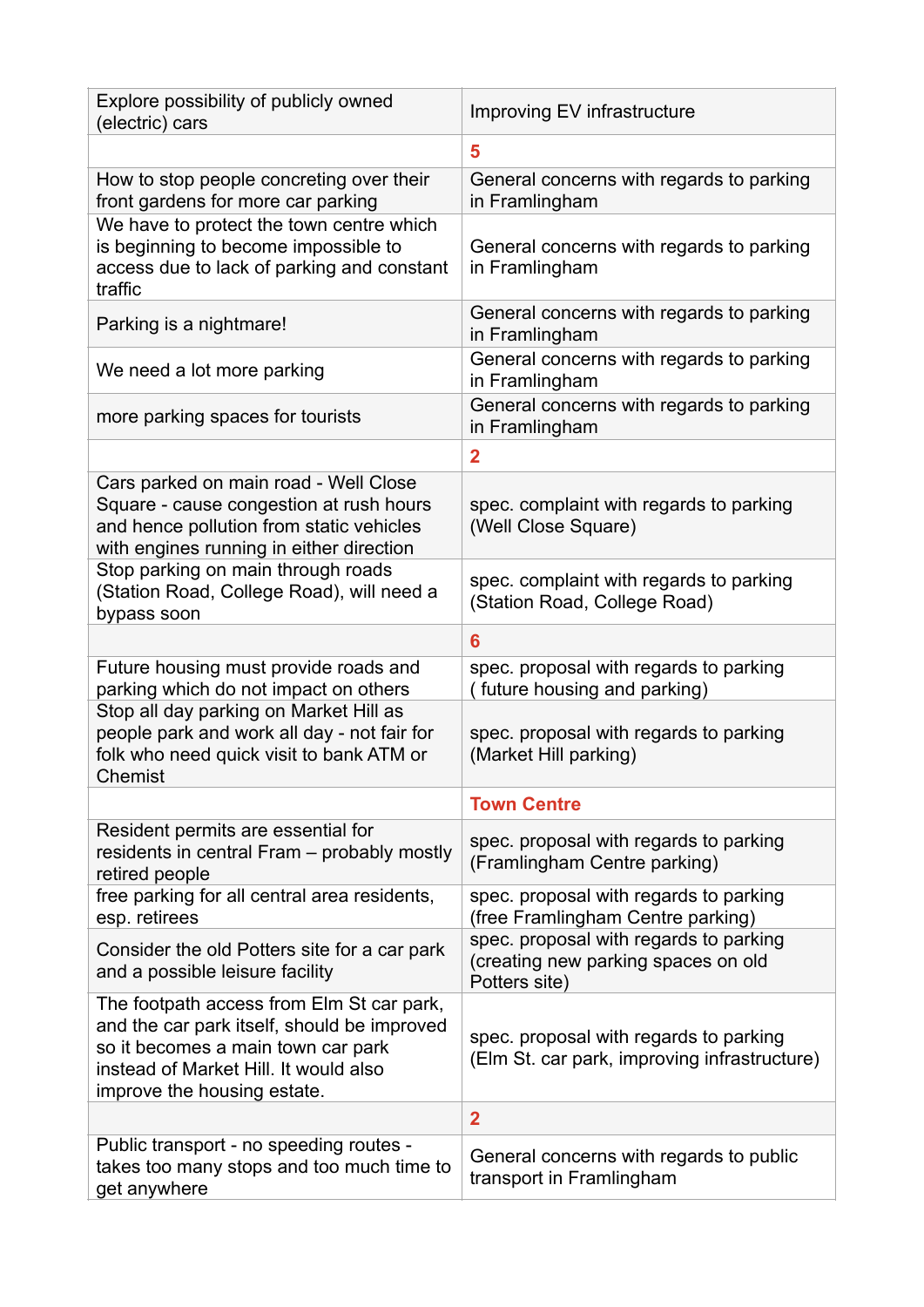| Better public transport - more frequent                                                                                                                                                                                                         | General concerns with regards to public<br>transport in Framlingham                                                  |
|-------------------------------------------------------------------------------------------------------------------------------------------------------------------------------------------------------------------------------------------------|----------------------------------------------------------------------------------------------------------------------|
|                                                                                                                                                                                                                                                 | $\overline{7}$                                                                                                       |
| Katch bus service to the train station is a<br>great idea                                                                                                                                                                                       | spec. proposal with regards to public<br>transport (Katch bus improvement)                                           |
| Explore possibility of drive charity and car<br>sharing                                                                                                                                                                                         | spec. proposal with regards to public<br>transport (drive charity/car sharing)                                       |
| Definitely a Park & Ride                                                                                                                                                                                                                        | spec. proposal with regards to public<br>transport (request for P&R system)                                          |
| Park & Ride residents parking<br>all<br>needed                                                                                                                                                                                                  | spec. proposal with regards to public<br>transport (request for P&R system)                                          |
| Park and ride                                                                                                                                                                                                                                   | spec. proposal with regards to public<br>transport (request for P&R system)                                          |
| How about a shuttle bus on weekends, so<br>local residents don't need to drive into<br>town. I am sure people would be happy to<br>pay                                                                                                          | spec. proposal with regards to public<br>transport (shuttle bus)                                                     |
| Public transport links to the East (Sax etc)<br>given commute flows and Sizewell C<br>project                                                                                                                                                   | spec. proposal with regards to public<br>transport (public transport links to the east<br>in view of Sizewell)       |
| Public transport links to the East (Sax etc)<br>given commute flows and Sizewell C<br>project                                                                                                                                                   | spec. proposal with regards to public<br>transport (public transport links to the east<br>in view of Sizewell)       |
|                                                                                                                                                                                                                                                 | $\overline{\mathbf{4}}$                                                                                              |
| Brook Lane is being destroyed by diverted<br>traffic, it's a lane and not suitable for lorries<br>and buses, I a one way system possible?                                                                                                       | General concerns with regards to traffic<br>coordination (Brook Lane overloaded with<br>diverted traffic)            |
| Do we need a bypass road? Unless the<br>Primary School moves this might become<br>a necessity                                                                                                                                                   | General concerns with regards to traffic<br>coordination (necessity of a bypass road)                                |
| The Bridge (Fairfield Rd, Parham Rd,<br>Station Rd) - No pedestrian pathway -<br>Priory Site? (not clear)                                                                                                                                       | General concerns with regards to traffic<br>coordination (Fairfield Rd, Parham Rd,<br>Station Rd - no pathway)       |
| I would like to be able to cross the road<br>outside Clarke & Simpson safely. Its not<br>pedestrian friendly                                                                                                                                    | General concerns with regards to traffic<br>coordination (town centre – more safety for<br>pedestrians)              |
|                                                                                                                                                                                                                                                 | 24                                                                                                                   |
| Put give way signs on roads where parking<br>causes single file traffic                                                                                                                                                                         | spec. proposal with regards to traffic<br>coordination ("Give Way" signs on roads<br>where parking creates problems) |
| Traffic calming without actually blocking the<br>road - use colored areas on road on each<br>side to visually narrow the road - has been<br>shown to significantly slow traffic on the<br>continent (diagram drawn) - color/depth<br>perception | spec. proposal with regards to traffic<br>coordination (traffic calming)                                             |
| Chicane - roads with different colour<br>tarmac to reduce traffic speeds                                                                                                                                                                        | spec. proposal with regards to traffic<br>coordination (chicanes, signs on tarmac)                                   |
| Walking town trail like the one at<br>Halesworth                                                                                                                                                                                                | spec. proposal with regards to traffic<br>coordination (walking town trail)                                          |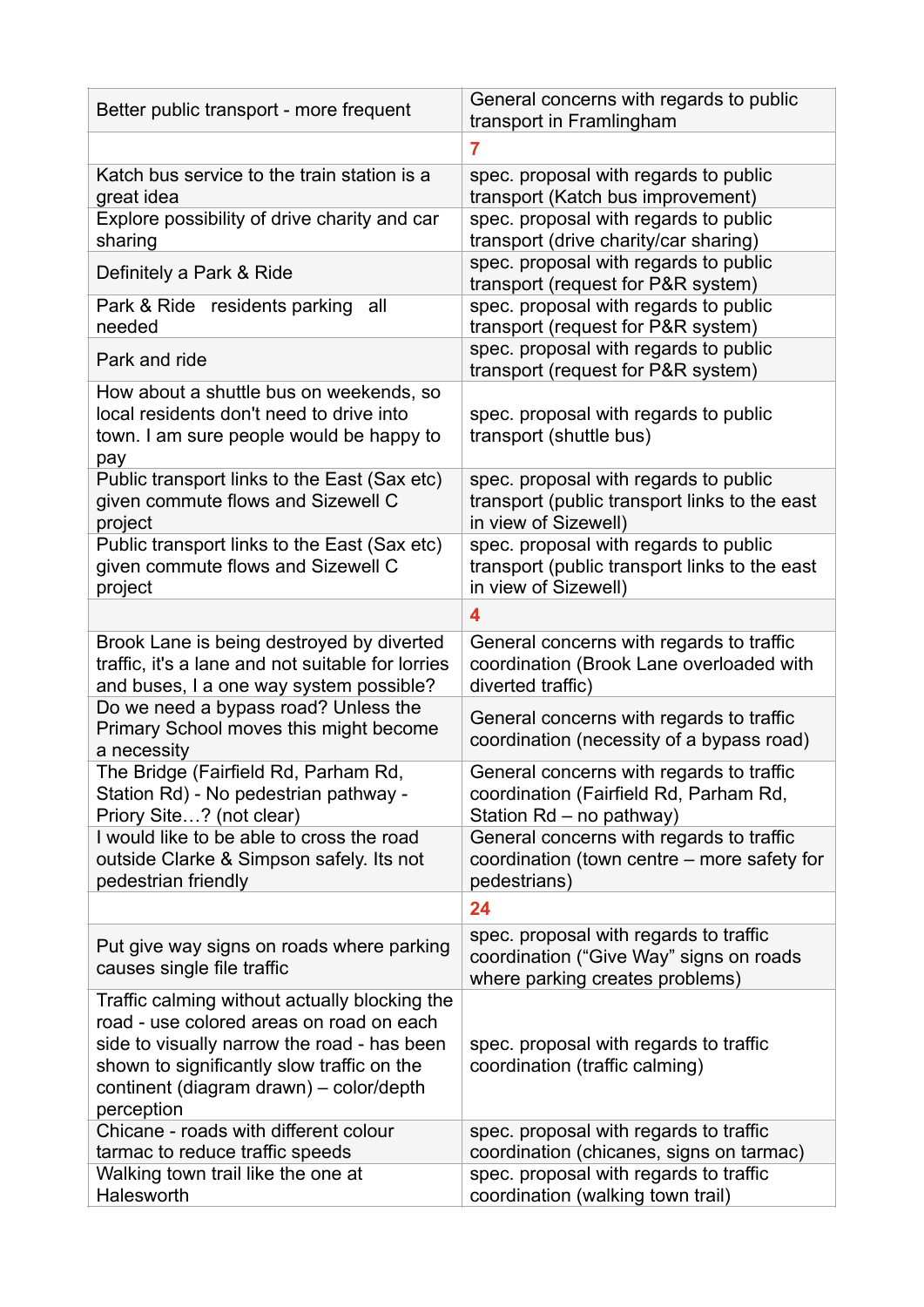| Campaign to relief road from Broadwater to<br>Charnwood, and on to Dennington Rd to<br>save Fram being choked by traffic                                                                    | spec. proposal with regards to traffic<br>coordination (road from Broadwater to<br>Charnwood, and on to Dennington Rd)                     |
|---------------------------------------------------------------------------------------------------------------------------------------------------------------------------------------------|--------------------------------------------------------------------------------------------------------------------------------------------|
| Explore ways to decrease traffic in town.<br>Cycle routes especially from town to school<br>and from new estates into town                                                                  | spec. proposal with regards to traffic<br>coordination (cycle routes from town to<br>schools)                                              |
| Can Western be asked to tell their trucks<br>not to use Brook Lane                                                                                                                          | spec. proposal with regards to traffic<br>coordination (Brooks Lane - no "Western"<br>trucks)                                              |
| Double yellow line needed on Fairfield<br>Road on corner near entrance to the Fens.<br>Up to 18 cars park now with no break, and<br>traffic needs to back as no room for two<br>way traffic | spec. proposal with regards to traffic<br>coordination (Fairfield Road / entrance to<br>the Fens - double yellow line)                     |
|                                                                                                                                                                                             | <b>Fairfield road</b>                                                                                                                      |
| Flashing speed sign - Fairfield Road                                                                                                                                                        | spec. proposal with regards to traffic<br>coordination (Fairfield Road - flashing<br>speed sign)                                           |
| Traffic calming - Fairfield Road & The<br><b>Bridge</b>                                                                                                                                     | spec. proposal with regards to traffic<br>coordination (Fairfield Road - traffic<br>calming)                                               |
| Pedestrian Path at bottom of Fairfield Road                                                                                                                                                 | spec. proposal with regards to traffic<br>coordination (Fairfield Road - pedestrian<br>path)                                               |
|                                                                                                                                                                                             |                                                                                                                                            |
|                                                                                                                                                                                             | <b>Fore Street</b>                                                                                                                         |
| Improve road safety by insuring yellow<br>lines near corners e.g. the top of Fore<br>Street, College Road junction with Mount<br>Pleasant                                                   | spec. proposal with regards to traffic<br>coordination (Fore Street, College Road<br>junction with Mount Pleasant - double                 |
| Proper pedestrian crossings - Fore St,<br>Station Rd, Saxtead Rd                                                                                                                            | yellow lines)<br>spec. proposal with regards to traffic<br>coordination (Fore Street, Station Road,<br>Saxtead Road - pedestrian crossing) |
| Road safety - top of Fore Street needs<br>double yellow lines                                                                                                                               | spec. proposal with regards to traffic<br>coordination (Fore Street - double yellow<br>lines)                                              |
| Double yellow lines at the top of Fore<br>Street close to blind bent and further down<br>Fore Street opposite development and<br>Mount Pleasant. Lighting down Fairfield<br>Road            | spec. proposal with regards to traffic<br>coordination (Fore Street - double yellow<br>lines, lighting)                                    |
| Traffic calming in Fore St. plus Residents<br>parking permits                                                                                                                               | spec. proposal with regards to traffic<br>coordination (Fore Street - traffic calming,<br>residents parking permit)                        |
|                                                                                                                                                                                             |                                                                                                                                            |
| more pavements on Mount Pleasant                                                                                                                                                            | spec. proposal with regards to traffic<br>coordination (Mount Pleasant – moving<br>pavements)                                              |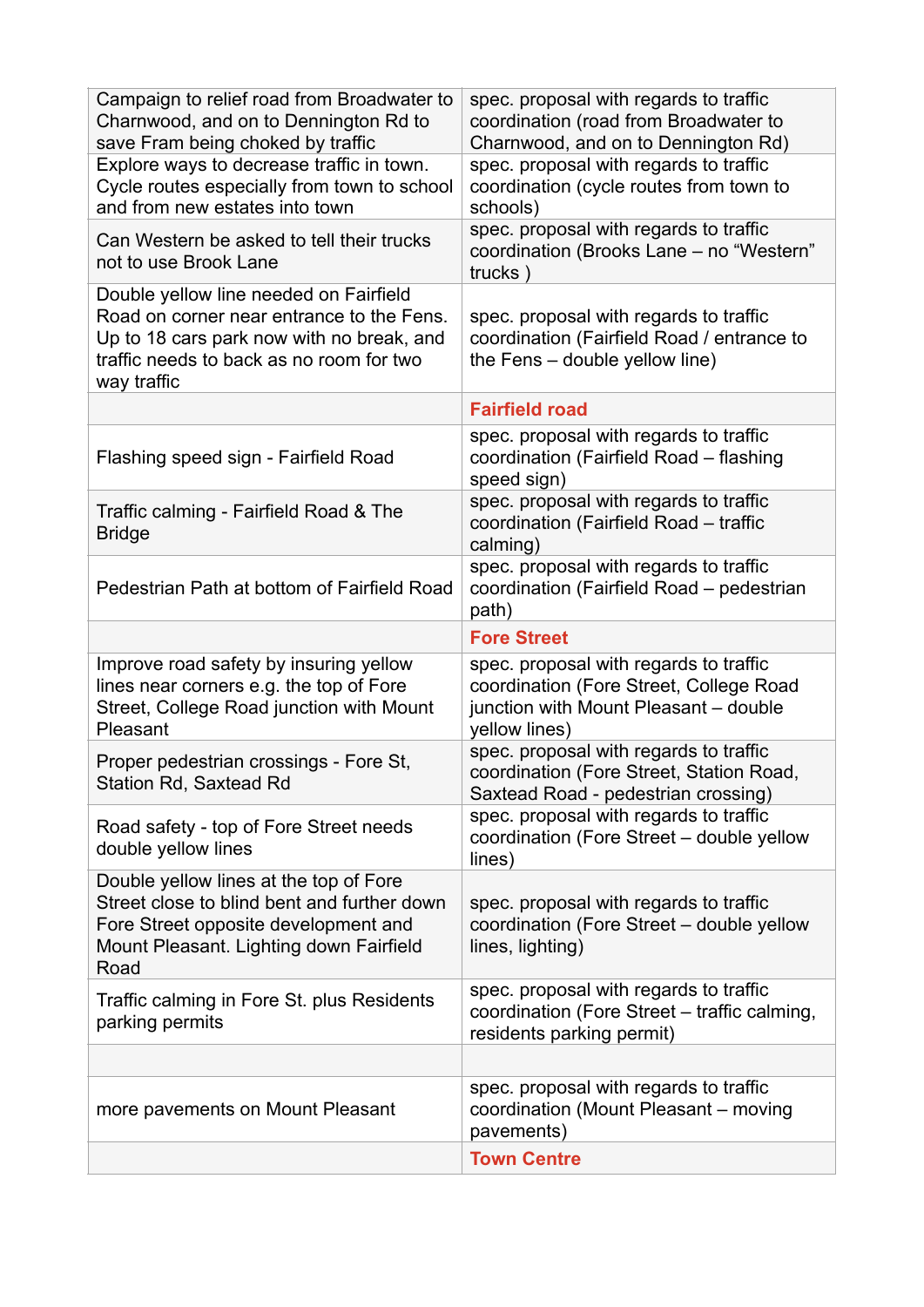| all through traffic to be diverted outside<br>town, especially Sizewell construction<br>traffic                                                                                                             | spec. proposal with regards to traffic<br>coordination ( town centre - no "Sizewell"<br>traffic through)                  |
|-------------------------------------------------------------------------------------------------------------------------------------------------------------------------------------------------------------|---------------------------------------------------------------------------------------------------------------------------|
| 20 m.p.h. Speed limit throughout the town                                                                                                                                                                   | spec. proposal with regards to traffic<br>coordination (town centre - 20mph speed<br>limit in town)                       |
| Restrict traffic in town centre during<br>specific hours                                                                                                                                                    | spec. proposal with regards to traffic<br>coordination (town centre - only restricted<br>traffic)                         |
|                                                                                                                                                                                                             | <b>Bridge Street</b>                                                                                                      |
| Count the number of cars exiting Market<br>Hill down Bridge Street to determine how<br>much traffic actually exits that way -<br>information needed for reassessment of<br>one way system up to the market. | spec. proposal with regards to traffic<br>coordination (Bridge Street-reassessment<br>of one way system up to the market) |
| Another pedestrian crossing in Bridge<br><b>Street</b>                                                                                                                                                      | spec. proposal with regards to traffic<br>coordination (Bridge Street-additional<br>pedestrian crossing)                  |
| The zebra crossing at the centre of Fram<br>must be maintained. It is a health & safety<br>issue                                                                                                            | spec. proposal with regards to traffic<br>coordination (Bridge Street-maintaining<br>pedestrian crossing)                 |
| Traffic calming - Fairfield Road & The<br><b>Bridge</b>                                                                                                                                                     | spec. proposal with regards to traffic<br>coordination (Fairfield Road - traffic<br>calming)                              |
| The zebra crossing at the centre of Fram<br>must be maintained. It is a health & safety<br>issue                                                                                                            | spec. proposal with regards to traffic<br>coordination (Bridge Street-maintaining<br>pedestrian crossing)                 |
| The bust stop on Bridge St should be offset<br>from the road to allow traffic to overtake.                                                                                                                  | spec. proposal with regards to traffic<br>coordination (Bridge Street-moving bus<br>stop)                                 |

#### **EMPLOYMENT & TOURISM ISSUES:**

Town Centre Development Business Incubator / Start-up Spaces Employment Opportunities Tourism

#### **EMPLOYMENT & TOURISM RESULTS:**

- **1** Spec. concern with regards to general business development (area to the South West of Thomas Mills school)<br>2 general business developmen
- **2** general business development improvement<br>**2** General concern with regards to town centre
- **2** General concern with regards to town centre development<br>**5** spec. proposal with regards to tourism
- **5** spec. proposal with regards to tourism

| <b>EMPLOYMENT &amp; TOURISM RESULTS:</b>                                     |                                             |
|------------------------------------------------------------------------------|---------------------------------------------|
|                                                                              |                                             |
| Business development encouraged and<br>supported with information and advice | general business development<br>improvement |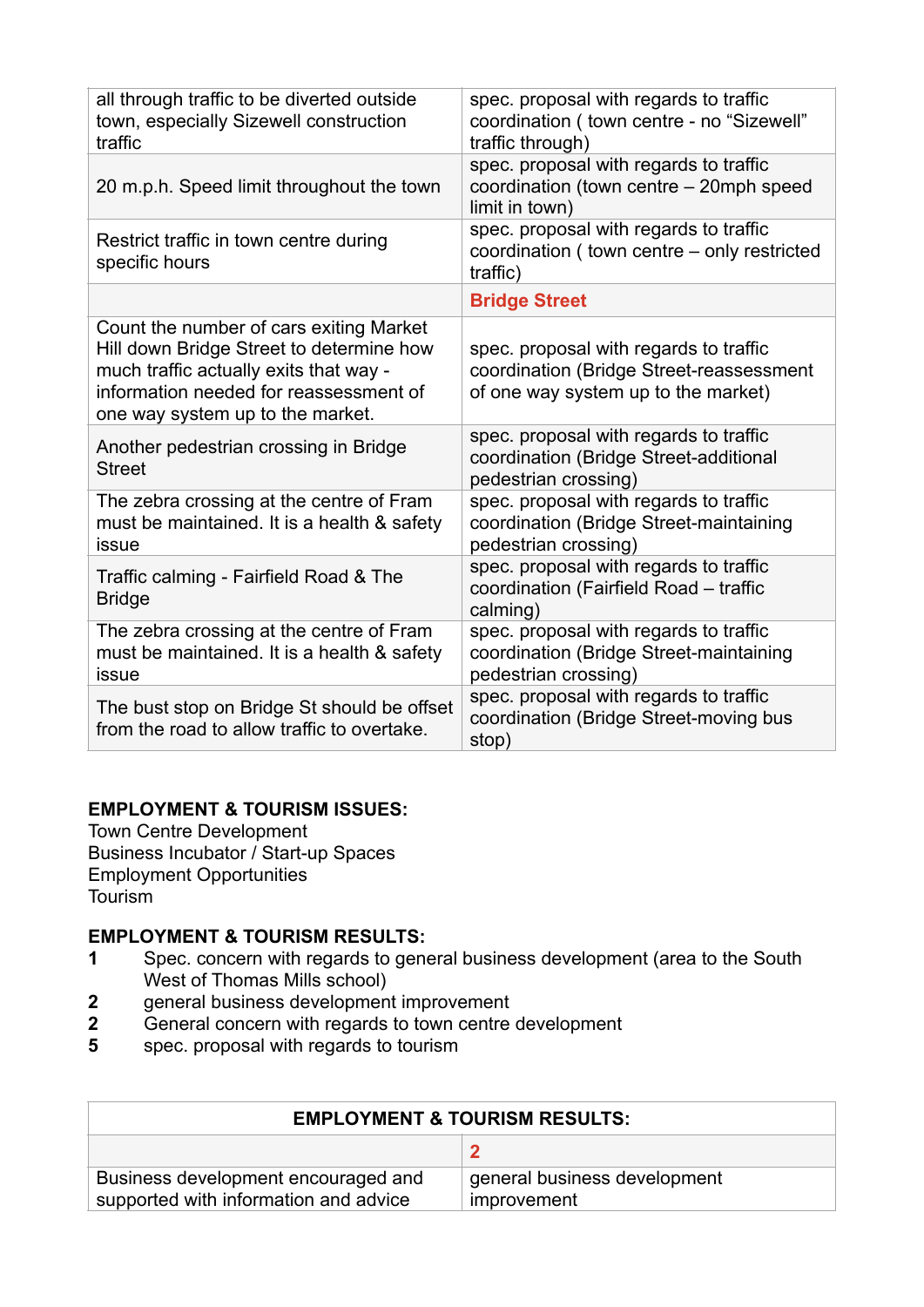| Start up business spacing(?) plus small<br>scale local employment, therefore less<br>travelling                  | general business development<br>improvement                                                                      |
|------------------------------------------------------------------------------------------------------------------|------------------------------------------------------------------------------------------------------------------|
|                                                                                                                  | 1                                                                                                                |
| The business area to the South West of<br>Thomas Mills school has had no<br>investment since 2016-17 - why?      | Spec. concern with regards to general<br>business development (area to the South<br>West of Thomas Mills school) |
|                                                                                                                  | $\overline{2}$                                                                                                   |
| Encourage "proper" shops and businesses<br>to flourish                                                           | General concern with regards to town<br>center development                                                       |
| Tourism is important for the town. Don't<br>destroy the heritage/natural environment or<br>character of the town | General concern with regards to town<br>center development                                                       |
|                                                                                                                  | 5                                                                                                                |
|                                                                                                                  | cycling                                                                                                          |
| Build a cycle route (Sustrans) to expand<br>cycle tourism                                                        | spec. proposal with regards to tourism<br>(cycling)                                                              |
|                                                                                                                  | <b>infrastructure</b>                                                                                            |
| Fram tourist information centre                                                                                  | spec. proposal with regards to tourism<br>(infrastructure)                                                       |
| Safe pathways - important to tourism                                                                             | spec. proposal with regards to tourism<br>(infrastructure)                                                       |
|                                                                                                                  | parking                                                                                                          |
| Increase visitor parking                                                                                         | spec. proposal with regards to tourism<br>(parking)                                                              |
| Tourist parking needed - Park & Ride<br>(make a bit of fun!)                                                     | spec. proposal with regards to tourism<br>(parking)                                                              |

#### **LANDSCAPE AND ENVIRONMENT ISSUES:**

Protection of Important Views Green Spaces Allotments

## **LANDSCAPE AND ENVIRONMENT RESULTS:**

- **1** specific proposal for allotments<br>**1** oeneral concern with regards to
- **1** general concern with regards to important views<br>**2** general concern with regards to green spaces
- **2** general concern with regards to green spaces<br>**2** general proposal for allotments
- **2** general proposal for allotments
- **2** general concern with regards to green spaces<br> **7** specific proposal with regards to green spaces
- specific proposal with regards to green spaces (footpaths)

| ALL LANDSCAPE AND ENVIRONMENT RESULTS:                                                                           |        |
|------------------------------------------------------------------------------------------------------------------|--------|
|                                                                                                                  |        |
| Protect and improve wild and green spaces   general concern with regards to green<br>for the benefit of wildlife | spaces |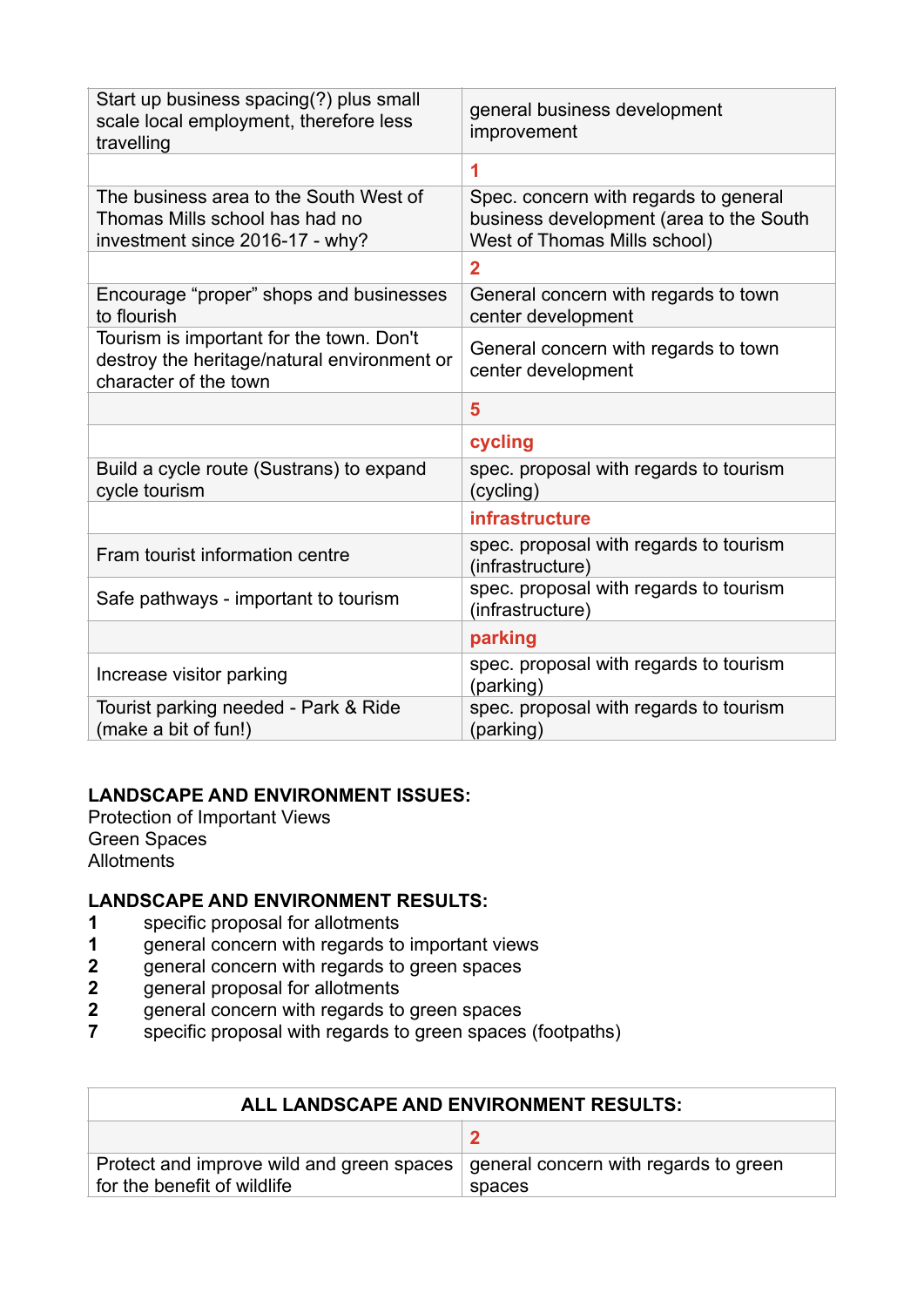| The neighborhood plan talks about<br>investment in our landscape/infrastructure<br>so far its all housing and no infrastructure<br>investment. | general concern with regards to green<br>spaces                     |
|------------------------------------------------------------------------------------------------------------------------------------------------|---------------------------------------------------------------------|
|                                                                                                                                                | $\overline{2}$                                                      |
| Allotments needed family spaces Save our<br>green spaces when they are gone they are<br>gone                                                   | general proposal for allotments                                     |
| More allotments                                                                                                                                | general proposal for allotments                                     |
|                                                                                                                                                | 1                                                                   |
| Can we review and increase access to<br>allotments (for mental health and improved<br>food security)                                           | spec. proposal for allotments                                       |
|                                                                                                                                                | $\overline{2}$                                                      |
| Protect all green space including<br>agricultural land near existing town. Down<br>ruin the character of the town.                             | general concern with regards to green<br>spaces                     |
| More trees - save our green spaces                                                                                                             | general concern with regards to green<br>spaces (trees)             |
|                                                                                                                                                | 7                                                                   |
| Hedges and verges all over the town to<br>reclaim footpaths                                                                                    | spec. proposal with regards to green<br>spaces (footpaths)          |
| Consider how to make storm water system<br>more diverse (open ditches and planting<br>clears water and reduces flows                           | spec. proposal with regards to green<br>spaces (storm water system) |
|                                                                                                                                                | <b>Trees</b>                                                        |
| Fram25 plant trees here                                                                                                                        | spec. proposal with regards to green<br>spaces (trees)              |
| Manage trees intelligently thinning where<br>appropriate                                                                                       | spec. proposal with regards to green<br>spaces (trees)              |
| Plant a wood amenity land between<br>Fairfield rd Castle Keep and industrial 27                                                                | spec. proposal with regards to green<br>spaces (trees)              |
| Planting more trees in our green spaces<br>instead of more houses                                                                              | spec. proposal with regards to green<br>spaces (trees)              |
| Planting of coppice to encourage wildlife<br>provide fuel and greenwood for working                                                            | spec. proposal with regards to green<br>spaces (trees)              |
|                                                                                                                                                | 1                                                                   |
| Views not as good as they were 20 years<br>already                                                                                             | general concern with regards to important<br>views                  |

## **CLIMATE CHANGE ISSUES:**

Walking and cycling Biodiversity - Encouraging Nature to Thrive Pollution & Waste Adapting to the Effects of Climate Change - eg Flooding Zero Carbon Targets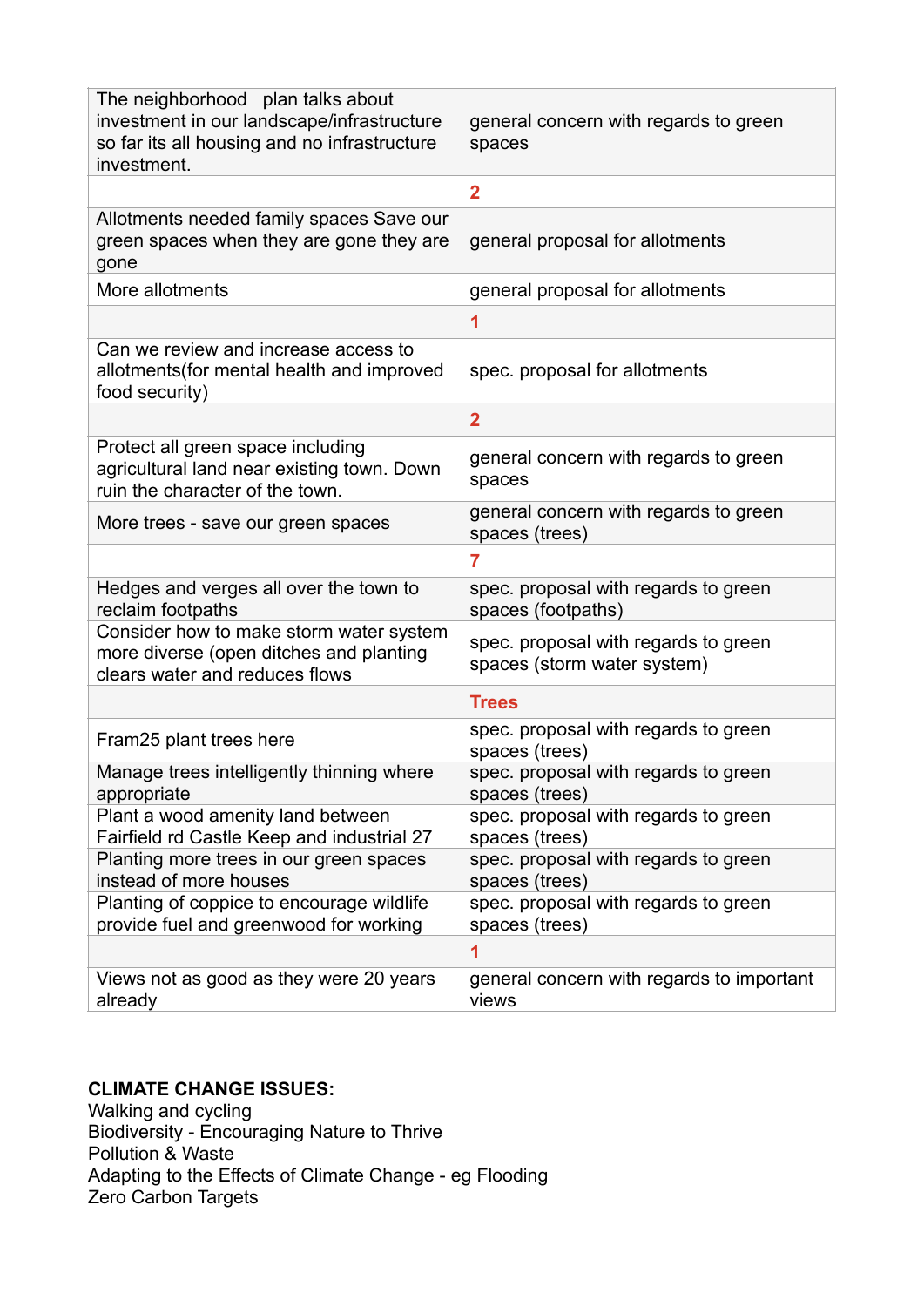## **CLIMATE CHANGE RESULTS:**

- **1** general proposal with regards to flooding
- **1** general proposal with regards to walking<br>**2** specific proposal with regards to flooding
- **2** specific proposal with regards to flooding<br>**2** general concern with regards to pollution
- **2** general concern with regards to pollution<br>**2** general proposal with regards to zero car
- **2** general proposal with regards to zero carbon targets
- **3** specific proposal with regards to Biodiversity<br>**3** oeneral concern with regards to waste
- **3** general concern with regards to waste<br>**4** general proposal with regards to Biodiv
- **4** general proposal with regards to Biodiversity
- **4** specific proposal with regards to cycling<br>**5** specific proposal with regards to waste (
- **5** specific proposal with regards to waste (Recycle Centre)<br>**7** specific proposal with regards to zero carbon targets
- **7** specific proposal with regards to zero carbon targets

| <b>ALL CLIMATE CHANGE RESULTS:</b>                                                                                                                                                                 |                                                                   |
|----------------------------------------------------------------------------------------------------------------------------------------------------------------------------------------------------|-------------------------------------------------------------------|
|                                                                                                                                                                                                    | 4                                                                 |
| More to encourage biodiversity hedges<br>safe routes etc wild pants planting                                                                                                                       | general proposal with regards to<br><b>Biodiversity</b>           |
| The physical limits (Pol 1) needs to be<br>redefined in particular with respect to field<br>behind the sports club and Pageant field<br>such that we have a say in the<br>development of this area | General proposal with regards to<br>Biodiversity (control)        |
| The physical limits (Pol 1) needs to be<br>redefined in particular with respect to field<br>behind the sports club and Pageant field<br>such that we have a say in the<br>development of this area | General proposal with regards to<br><b>Biodiversity (control)</b> |
| More / keep green spaces, protect plants,<br>animals                                                                                                                                               | General proposal with regards to<br><b>Biodiversity (control)</b> |
| Plant trees everyone to do it                                                                                                                                                                      | general proposal with regards to<br>Biodiversity (trees)          |
|                                                                                                                                                                                                    | 3                                                                 |
| Clean up River Ore by Coop pump oxygen<br>increase flow/rubbish/filth few ducks and<br>no fish now                                                                                                 | spec. proposal with regards to Biodiversity<br>(River Ore)        |
| Amenity land plant a wood plot end of<br>Fairfield road                                                                                                                                            | spec. proposal with regards to Biodiversity<br>(trees)            |
| Plant willow trees to help with flooding on<br>roads                                                                                                                                               | spec. proposal with regards to Biodiversity<br>(trees)            |
|                                                                                                                                                                                                    | 4                                                                 |
| Make cycle path provision compulsory<br>condition for new build sites                                                                                                                              | spec. proposal with regards to cycling                            |
| Re use old rail line as cycle path to<br><b>Parham and Marlesford</b>                                                                                                                              | spec. proposal with regards to cycling                            |
| "last mile" delivery from outskirts of Fram to<br>businesses lorries to deliver to<br>warehouses picked up by bikes                                                                                | spec. proposal with regards to cycling                            |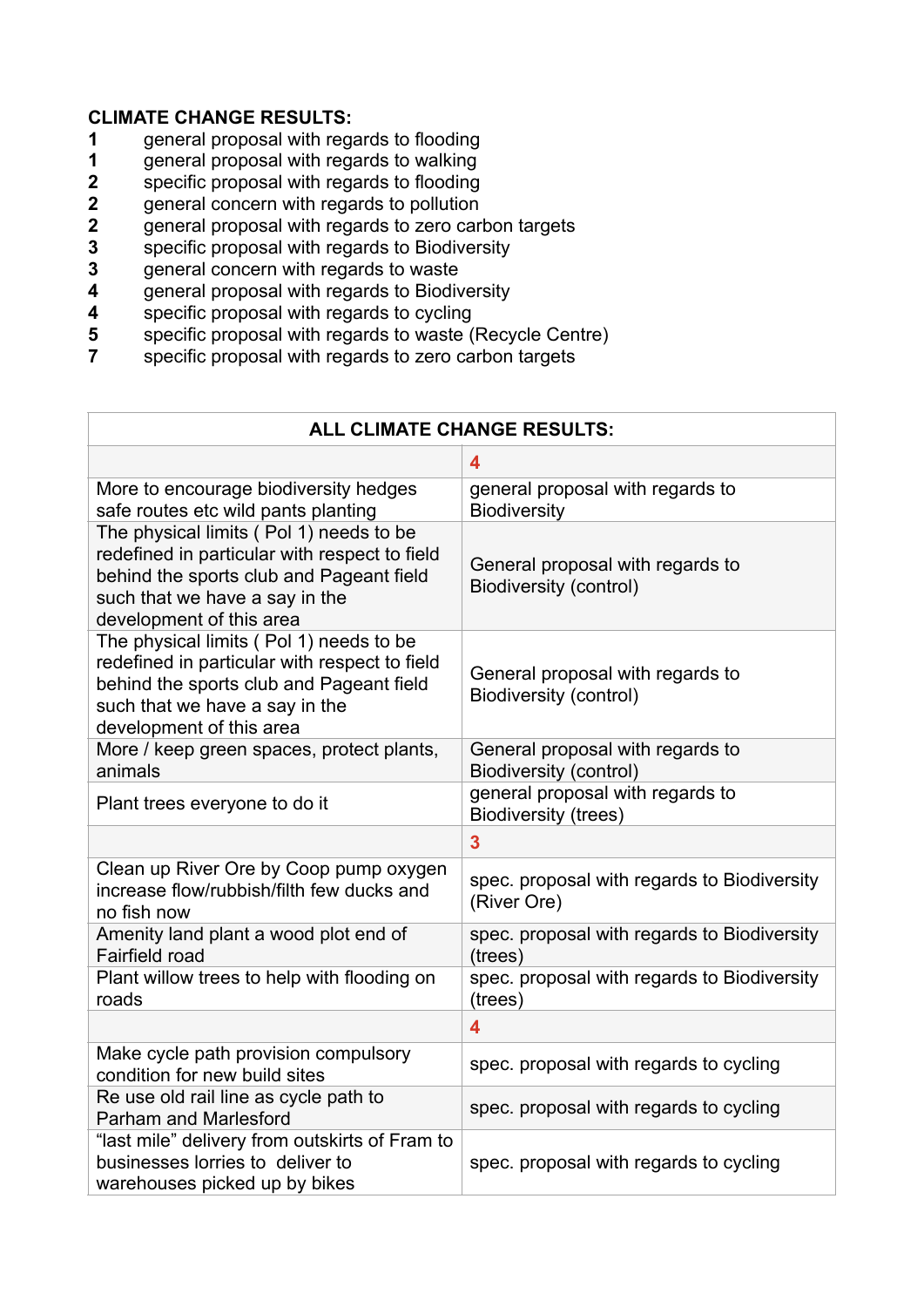| Leisure cycling route                                                                                                                                                                              | spec. proposal with regards to cycling<br>(route)          |
|----------------------------------------------------------------------------------------------------------------------------------------------------------------------------------------------------|------------------------------------------------------------|
|                                                                                                                                                                                                    | 1                                                          |
| Flooding issues addressed and<br>landscaping                                                                                                                                                       | general proposal with regards to flooding                  |
|                                                                                                                                                                                                    | $\overline{2}$                                             |
| Maintain river Ore so flooding can be<br>avoided on Fairfield Rd                                                                                                                                   | specific proposal with regards to flooding<br>(River Ore)  |
| Maintain and improve surface water<br>drainage including River Ore                                                                                                                                 | specific proposal with regards to flooding<br>(River Ore)  |
|                                                                                                                                                                                                    | $\overline{2}$                                             |
| NOISE!! Near 27 - Consider impact of<br>industrial noise on residents                                                                                                                              | general concern with regards to pollution                  |
| Too much pollution                                                                                                                                                                                 | general concern with regards to pollution                  |
|                                                                                                                                                                                                    | 1                                                          |
| Safe walking                                                                                                                                                                                       | general proposal with regards to walking                   |
|                                                                                                                                                                                                    | 3                                                          |
| Dirt & rubbish allowed to pile up on<br>pavements Householders and shop<br>owners do not seem to be responsible for<br>areas in front of their buildings. Who is?                                  | general concern with regards to waste                      |
| The physical limits (Pol 1) needs to be<br>redefined in particular with respect to field<br>behind the sports club and Pageant field<br>such that we have a say in the<br>development of this area | General proposal with regards to<br>Biodiversity (control) |
| Zero food waste schemes                                                                                                                                                                            | general concern with regards to waste                      |
| It would be great if we could give up our<br>cess pits and surely better for our<br>environment                                                                                                    | general concern with regards to waste                      |
|                                                                                                                                                                                                    | 5                                                          |
| Recycling centre                                                                                                                                                                                   | spec. proposal with regards to waste<br>(Recycl. Centre)   |
| Recycling not on Fore Street car park                                                                                                                                                              | spec. proposal with regards to waste<br>(Recycl. Centre)   |
| Better recycling facilities                                                                                                                                                                        | spec. proposal with regards to waste<br>(Recycl. Centre)   |
| More recycling opportunities - eg food<br>waste                                                                                                                                                    | spec. proposal with regards to waste<br>(Recycl. Centre)   |
| Recycling centre                                                                                                                                                                                   | spec. proposal with regards to waste<br>(Recycl. Centre)   |
|                                                                                                                                                                                                    | $\overline{2}$                                             |
| Assist residents / businesses to reduce<br>carbon emissions and waste to sustainable<br>levels                                                                                                     | general proposal with regards to zero<br>carbon targets    |
| Set targets for our Council to achieve zero<br>carbon                                                                                                                                              | general proposal with regards to zero<br>carbon targets    |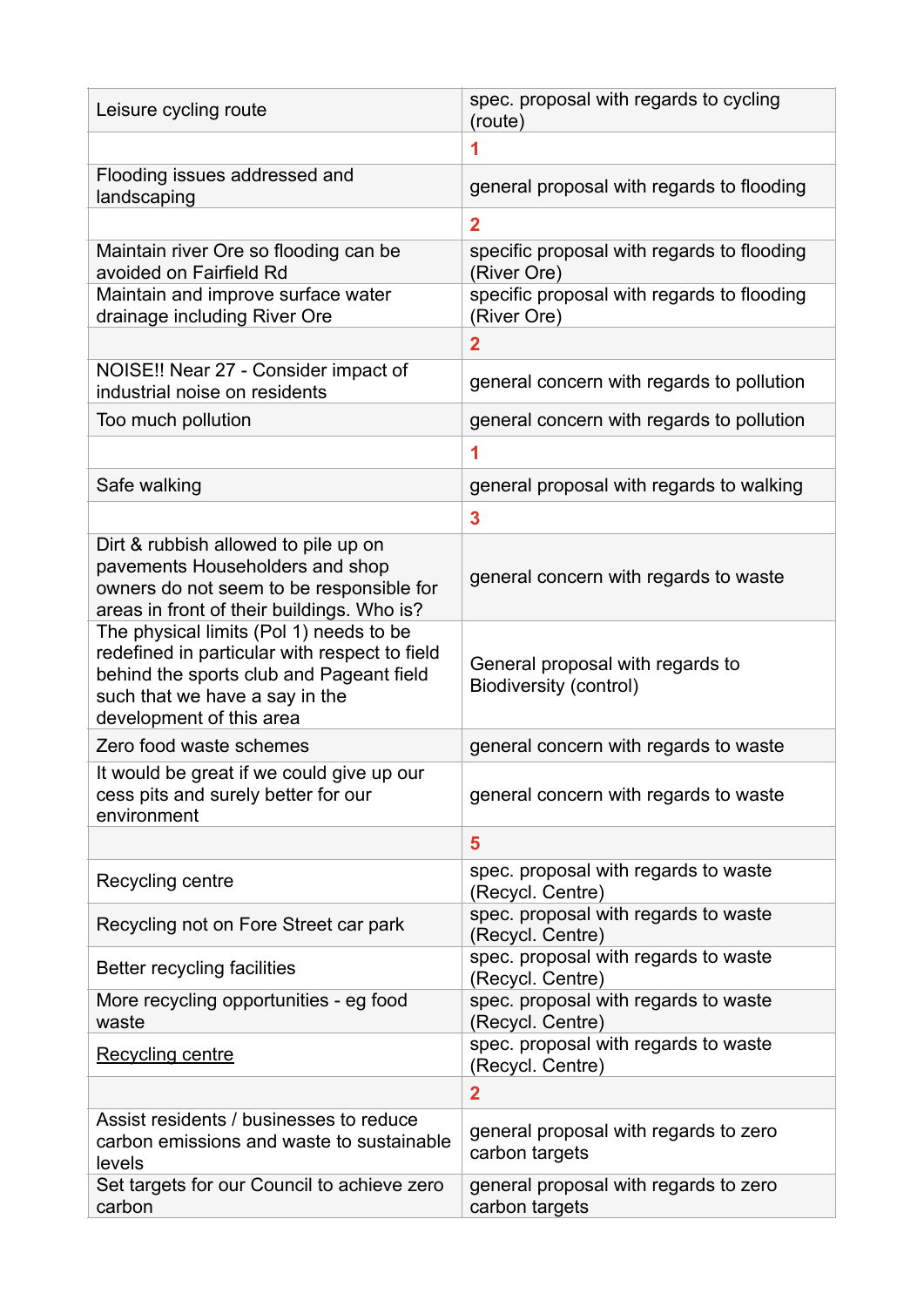|                                                                                                            | 7                                                                  |
|------------------------------------------------------------------------------------------------------------|--------------------------------------------------------------------|
| Apply a carbon levy to business rates<br>higher emitters pay more. Something<br>similar for market pitches | spec. proposal with regards to zero carbon<br>targets              |
| ELV charging points                                                                                        | spec. proposal with regards to zero carbon<br>targets              |
| Talk to UK power re benefit or not to them<br>for local electricity gen. Anaerobic/pv/wind                 | spec. proposal with regards to zero carbon<br>targets              |
| Electric car charging points for residents                                                                 | spec. proposal with regards to zero carbon<br>targets              |
| <b>Support Sizewell C</b>                                                                                  | spec. proposal with regards to zero carbon<br>targets (Sizewell C) |
| Community energy schemes solar/wind/<br>biomass                                                            | spec. proposal with regards to zero carbon<br>targets              |
| Town needs to develop green energy,<br>become self reliant                                                 | spec. proposal with regards to zero carbon<br>targets              |

#### **HOUSING ISSUES:**

For the next 100 houses: Social Housing One large, or several small developments Housing Mix Requirements - Number of Rooms Residential Design - Spaces / Gardens Residential Design - Energy Efficiency

#### **HOUSING RESULTS:**

- **1** general proposal with regards to energy efficiency
- **1** specific proposal with regards to one large development
- **1** specific proposal with regards to energy efficiency
- **1** specific proposal with regards to residential design
- **2** general proposal with regards to small developments
- **2** general proposal with regards to the next 100 houses
- **6** Specific proposal with regards to developments
- **6** specific proposal with regards to housing mix requirements number of rooms
- **8** general proposal with regards to developments

| <b>ALL HOUSING RESPONSES:</b>                                                                                           |                                                  |
|-------------------------------------------------------------------------------------------------------------------------|--------------------------------------------------|
|                                                                                                                         | 8                                                |
| No more housing – not enough<br>infrastructure                                                                          | general proposal with regards to<br>developments |
| no further residential expansion until all<br>infrastructure is adequate for all residents<br>(especially medical)      | general proposal with regards to<br>developments |
| No more housing, the roads can't cope with<br>extra cars, already problems                                              | general proposal with regards to<br>developments |
| Cease spoiling our market town with no<br>more development of houses, doctors and<br>car parking are already impossible | general proposal with regards to<br>developments |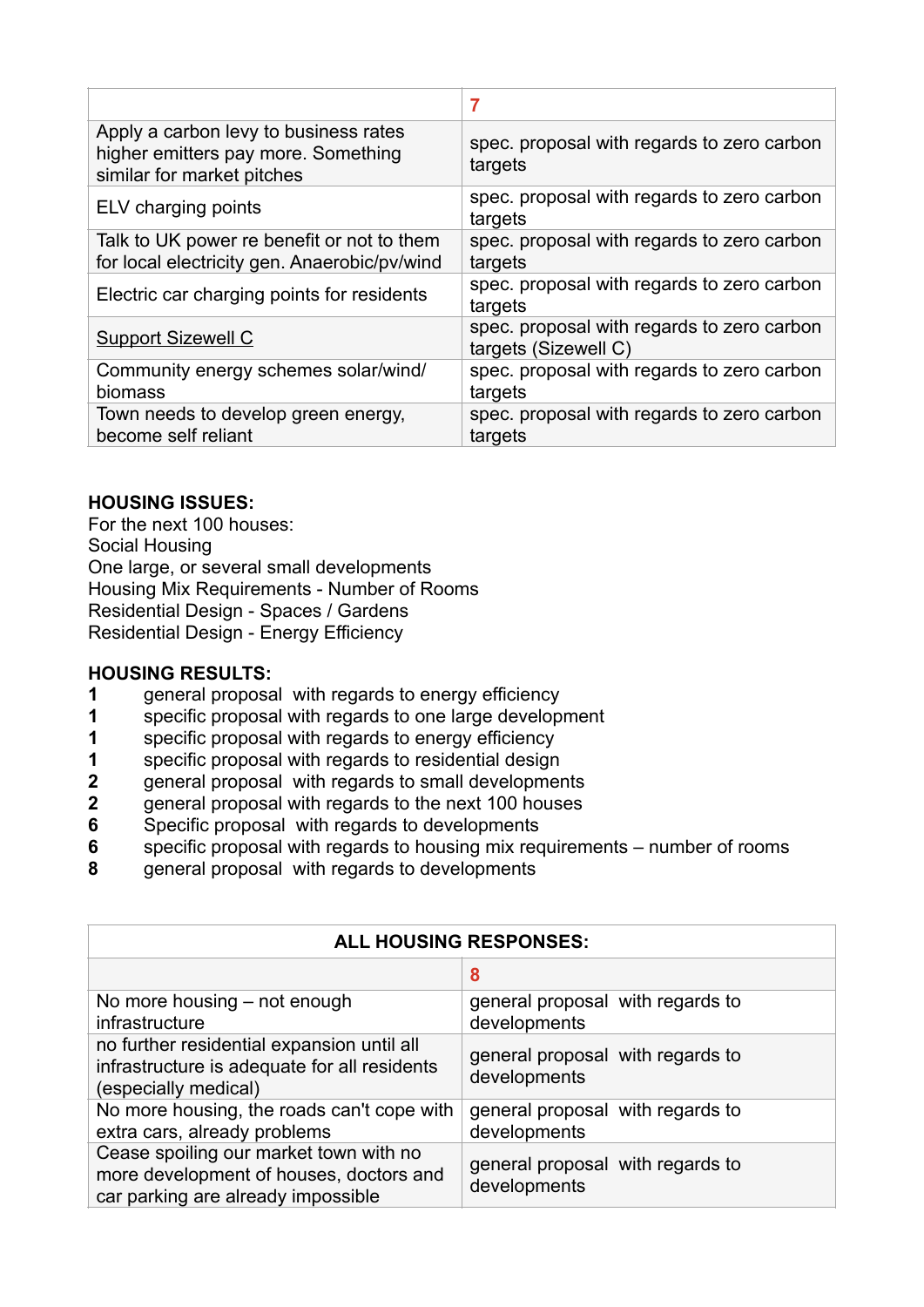| No more housing, community centre                                                                                                                                                                      | general proposal with regards to<br>developments           |
|--------------------------------------------------------------------------------------------------------------------------------------------------------------------------------------------------------|------------------------------------------------------------|
| The new housing in Framlingham has<br>achieved the aims of the Neighbourhood<br>Plan, no more development is needed                                                                                    | general proposal with regards to<br>developments           |
| Less housing, changing the nature and<br>history / culture of the town too much<br>impact on traffic and doctors etc, wrong to<br>impact market towns, we are not on main<br>bus, train or road routes | general proposal with regards to<br>developments           |
| No more building                                                                                                                                                                                       | general proposal with regards to<br>developments           |
|                                                                                                                                                                                                        | 1                                                          |
| Energy effecting housing                                                                                                                                                                               | general proposal with regards to energy<br>efficiency      |
|                                                                                                                                                                                                        | $\overline{2}$                                             |
| Build a number of smaller sets of new<br>houses rather than one big development,<br>so it maintains the shape of the town                                                                              | general proposal with regards to small<br>developments     |
| Smaller groups of 10X10 is better (a mix of<br>ages and young together)                                                                                                                                | general proposal with regards to small<br>developments     |
|                                                                                                                                                                                                        | 1                                                          |
| One large 50 - 60 units scheme policy<br>compliant for social housing, rest made up<br>of sites of 10 units ore less                                                                                   | specific proposal with regards to one large<br>development |
|                                                                                                                                                                                                        | $\overline{2}$                                             |
| Infrastructure first, houses follow                                                                                                                                                                    | general proposal with regards to the next<br>100 houses    |
| Build on brownfield or outside town<br>boundary infrastructure including. Services<br>first                                                                                                            | general proposal with regards to the next<br>100 houses    |
|                                                                                                                                                                                                        | 6                                                          |
| Review physical boundaries limit to reduce<br>housing density                                                                                                                                          | Specific proposal with regards to<br>developments          |
| Need for affordable/social housing for local<br>young people                                                                                                                                           | Specific proposal with regards to<br>developments          |
| Affordable rental houses for locals                                                                                                                                                                    | Specific proposal with regards to<br>developments          |
| <b>Ban Persimmon</b>                                                                                                                                                                                   | Specific proposal with regards to<br>developments          |
| Develop field at back of Kings Avenue not<br>opposite Victoria Mill Road, roads are<br>unsuitable there                                                                                                | Specific proposal with regards to<br>developments (VMR)    |
| That the Fairfield Road development which<br>was not in the plan fully replaces the<br>proposed Victoria Mills development                                                                             | Specific proposal with regards to<br>developments (VMR)    |
|                                                                                                                                                                                                        | 1                                                          |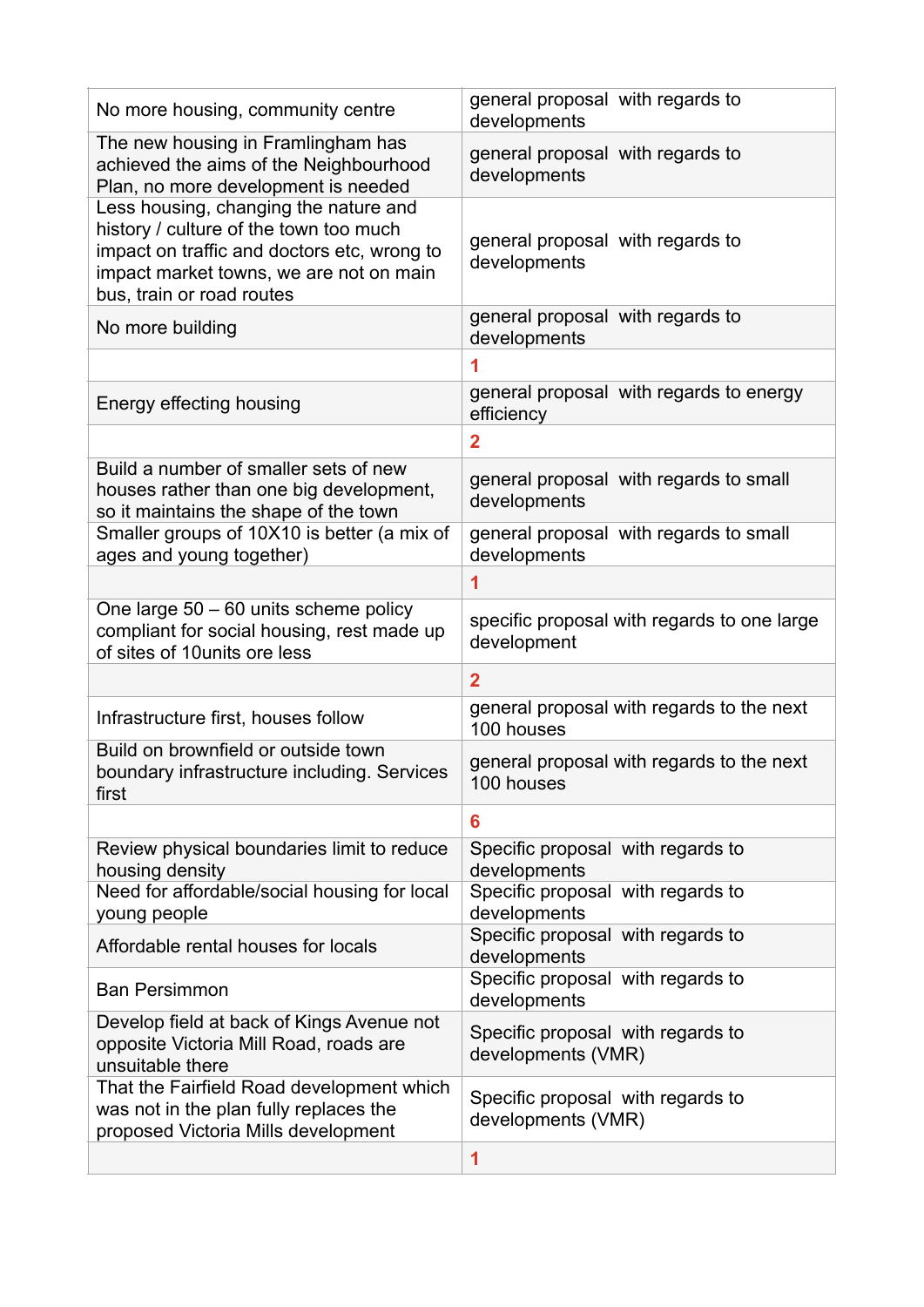| Find ways to incentivise home owners to<br>retrofit homes where needed, less energy<br>demand, lower emissions                                                                                                  | specific proposal with regards to energy<br>efficiency                          |
|-----------------------------------------------------------------------------------------------------------------------------------------------------------------------------------------------------------------|---------------------------------------------------------------------------------|
|                                                                                                                                                                                                                 | 6                                                                               |
| Two bed bungalows                                                                                                                                                                                               | specific proposal with regards to housing<br>mix requirements - number of rooms |
| Over 55 community house – first time<br>buyers                                                                                                                                                                  | specific proposal with regards to housing<br>mix requirements - number of rooms |
| Co-housing possibilities, first time buyers,<br>elderly                                                                                                                                                         | specific proposal with regards to housing<br>mix requirements – number of rooms |
| Local housing, not just people downsizing<br>and relocating here able to pay a lot, local<br>aging population needs support of younger<br>family members able to afford to buy<br>nearby and remedy social need | specific proposal with regards to housing<br>mix requirements – number of rooms |
| Local housing, not just people downsizing<br>and relocating here able to pay a lot, local<br>aging population needs support of younger<br>family members able to afford to buy<br>nearby and remedy social need | specific proposal with regards to housing<br>mix requirements – number of rooms |
| Much more low cost housing with adequate<br>parking                                                                                                                                                             | specific proposal with regards to housing<br>mix requirements - number of rooms |
| Insist all new homes are built to the highest<br>EPC (A) or future home standard (lowest<br>energy use and low carbon)                                                                                          | specific proposal with regards to housing<br>mix requirements – number of rooms |
|                                                                                                                                                                                                                 | 1                                                                               |
| General assistance (advisory / financial) for<br>restoration of all listed and historical<br>buildings to maintain character of town                                                                            | specific proposal with regards to residential<br>design                         |

#### **NEW TECHNOLOGY ISSUES:**

Broadband Accessibility & WiFi Safety & Security - CCTV / Street Lighting Digital Learning

#### **NEW TECHNOLOGY RESULTS:**

- **1** general comment on street lighting<br>**1** general proposal with regards to dig
- **1** general proposal with regards to digital learning<br>**1** specific comment on digital learning
- specific comment on digital learning
- **1** specific proposal with regards to WiFi<br>**3** specific proposal with regards to digita
- **3** specific proposal with regards to digital learning

| ALL NEW TECHNOLOGY RESULTS:                            |                                    |
|--------------------------------------------------------|------------------------------------|
|                                                        |                                    |
| Delighted on orange sodium lights to go,<br>LED please | general comment on street lighting |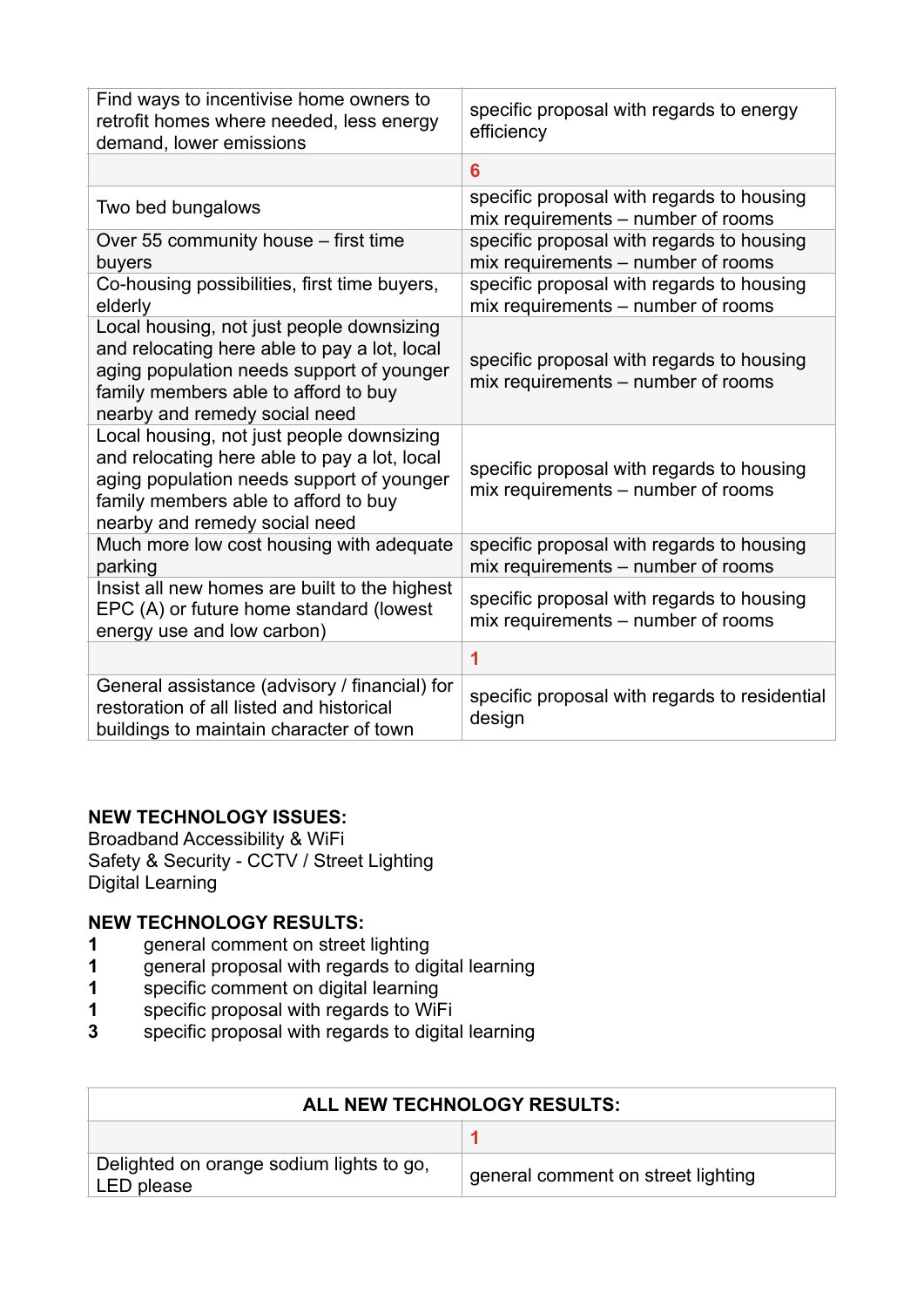|                                                                                                                     | 1                                                    |
|---------------------------------------------------------------------------------------------------------------------|------------------------------------------------------|
| More digital learning for us                                                                                        | general proposal with regards to digital<br>learning |
|                                                                                                                     | 1                                                    |
| What happened to the 20+ community pc's<br>with audio mixing software at Fram<br><b>Business Centre</b>             | spec. comment on digital learning                    |
|                                                                                                                     | 3                                                    |
| Computer cafe providing support for those<br>not computer savvy and those who have<br>not a computer                | spec. proposal with regards to digital<br>learning   |
| Free learning at the library on WIFI, digital<br>etc and courses easy to access and<br>cheaper or free              | spec. proposal with regards to digital<br>learning   |
| Continual support for older people trying to<br>embrace technology. Confidence in<br>knowing that help is available | spec. proposal with regards to digital<br>learning   |
|                                                                                                                     | 1                                                    |
| <b>Relaunch free WIFI</b>                                                                                           | spec. proposal with regards to WiFi                  |

#### **COMMUNITY INFRASTRUCTURE ISSUES: Health & Medical Facilities Cemetery Extension Education Community Facilities Youth Facilities**

#### **COMMUNITY INFRASTRUCTURE RESULTS:**

- **1** general concern with regards to Health & medical facilities
- **1** general proposal with regards to infrastructure<br>**1** specific proposal with regards to cemetery exte
- **1** specific proposal with regards to cemetery extension
- **2** specific proposal with regards to cemetery
- **2** specific proposal with regards to Health & medical facilities
- **3** general proposal with regards to Health & medical facilities
- **3** improvements conc. schools
- **15** specific proposal with regards to community facilities

| AII COMMUNITY INFRASTRUCTURE RESPONSES                                                                                                       |                                         |
|----------------------------------------------------------------------------------------------------------------------------------------------|-----------------------------------------|
|                                                                                                                                              | 2                                       |
| To provide more parking, move the<br>cemetery gate to the other end of the<br>cemetery drive and provide parking with<br>electrical chargers | spec. proposal with regards to cemetery |
| Cemetery / wild life impact should be<br>mitigated, both animal and bird (ground<br>nesting skylarks) and plants                             | spec. proposal with regards to cemetery |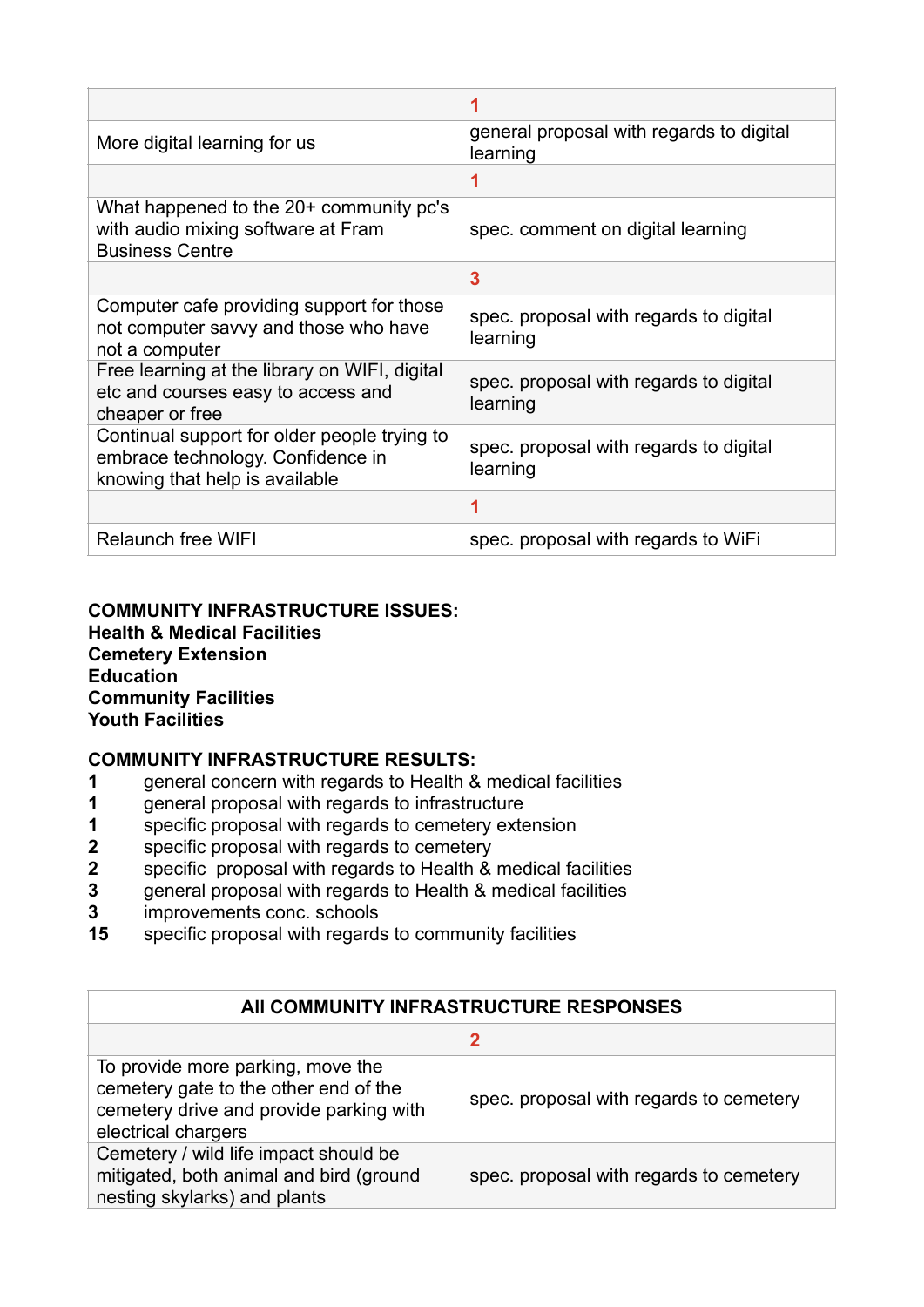|                                                                                                                                                               | 1                                                        |
|---------------------------------------------------------------------------------------------------------------------------------------------------------------|----------------------------------------------------------|
| If the cemetery is to be extended then it<br>should be a green burial site with native<br>tree planting, and this should be planted<br>now.                   | spec. proposal with regards to cemetery<br>extension     |
|                                                                                                                                                               | 15                                                       |
| Support both Theatre site and St. Michael's<br>Rooms revamp for community use                                                                                 | spec. proposal with regards to community<br>facilities   |
| We need another supermarket - Aldi, Lidl                                                                                                                      | spec. proposal with regards to community<br>facilities   |
| Develop site next to coop garage to<br>community hall? Or LIDL or ALDI could do<br>with alternative supermarket which is good<br>competition                  | spec. proposal with regards to community<br>facilities   |
| A bigger library                                                                                                                                              | spec. proposal with regards to community<br>facilities   |
| A key cutting shop, a belt shop and a<br>watch shop                                                                                                           | spec. proposal with regards to community<br>facilities   |
| Redevelop St. Michael's Rooms so that<br>there is a venue for wedding receptions/<br>funeral wakes as well as the usual<br>community activities               | spec. proposal with regards to community<br>facilities   |
| A good quality community centre is vital for<br>a town this size, it should offer<br>opportunities for the arts, clubs, lectures<br>etc.                      | spec. proposal with regards to community<br>facilities   |
| Clothing/uniform bank to help poverty                                                                                                                         | spec. proposal with regards to community<br>facilities   |
| All infrastructure needs upgrading<br>increasing to cope with rising population                                                                               | general proposal with regards to<br>community facilities |
| Youth facilities                                                                                                                                              | spec. proposal with regards to community<br>facilities   |
| Community hub                                                                                                                                                 | spec. proposal with regards to community<br>facilities   |
| The coop is sitting on a prime site - why?<br>What is it going to do with it? If it vacated<br>its current site we could have community<br>centre and parking | spec. proposal with regards to community<br>facilities   |
| Large community centre / performance<br>venue                                                                                                                 | spec. proposal with regards to community<br>facilities   |
| What does "key focus" on St Michaels<br>Rooms land mean for the new building? -<br>Improving town centre parking                                              | spec. proposal with regards to community<br>facilities   |
| Central community centre at the old<br>Potters Garage site including a medical<br>centre                                                                      | spec. proposal with regards to community<br>facilities   |
|                                                                                                                                                               | 1                                                        |